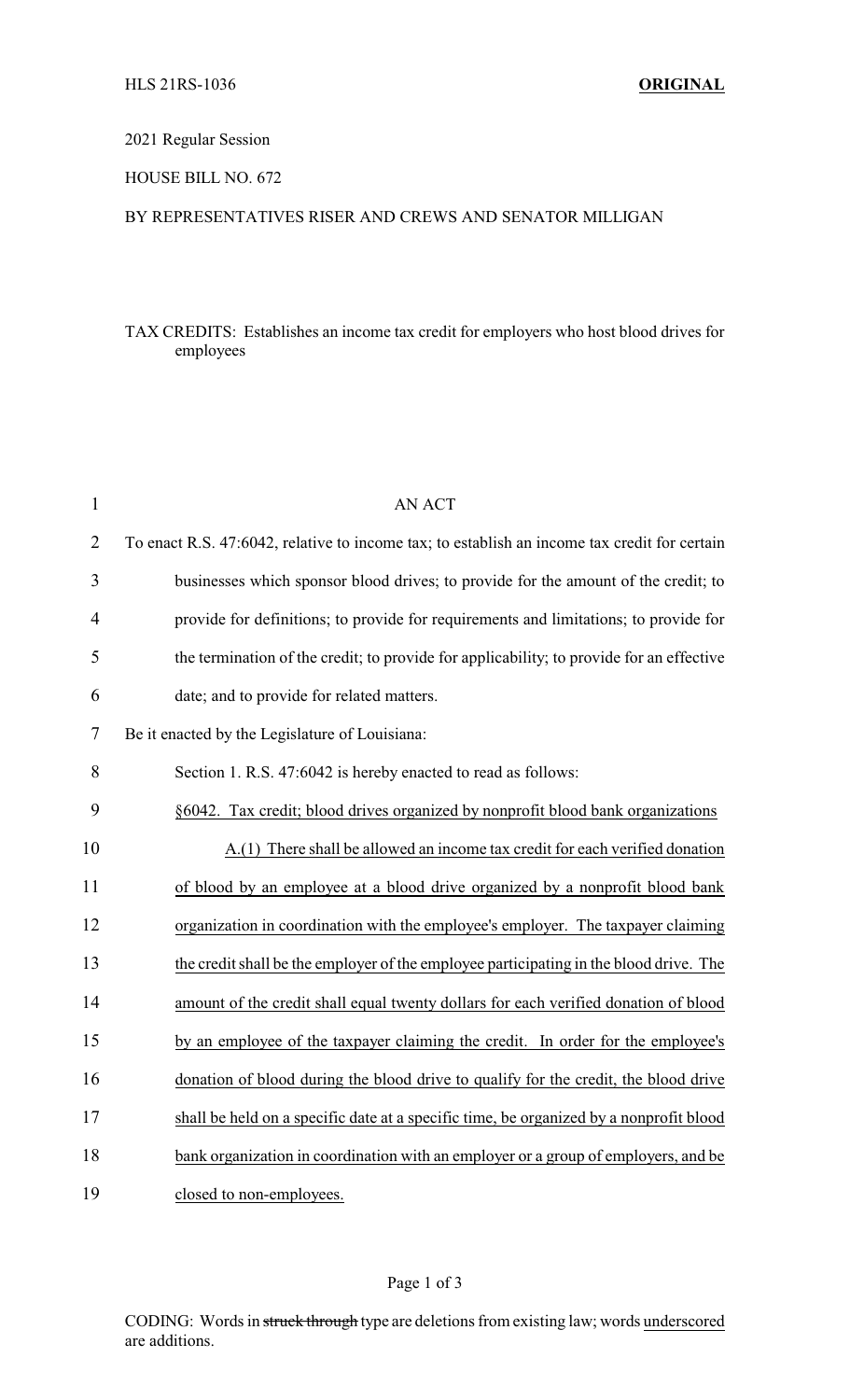| $\mathbf{1}$   | (2) For purposes of this Section, "verified donation of blood" shall mean a               |
|----------------|-------------------------------------------------------------------------------------------|
| $\overline{2}$ | voluntary and uncompensated donation of whole blood or specific components of             |
| 3              | blood by an employee documented by an employer and drawn for use by a nonprofit           |
| 4              | blood bank organization as part of a blood drive.                                         |
| 5              | B. The maximum amount of credits that may be granted pursuant to the                      |
| 6              | provisions of this Section shall be five hundred thousand dollars per year. Credits       |
| 7              | shall be granted on a first-come, first-served basis and if the total amount of credits   |
| 8              | applied for in one year exceeds the maximum amount of credits allowed for that            |
| 9              | year, the excess shall be treated as having been applied for on the first day of the      |
| 10             | subsequent year. Furthermore, if the amount of the credit authorized pursuant to the      |
| 11             | provisions of this Section exceeds the taxpayer's tax liability for that year, the excess |
| 12             | amount of the credit may be carried forward as a credit against subsequent income         |
| 13             | tax liability for a period not to exceed five years.                                      |
| 14             | C. No credits shall be granted pursuant to this Section on or after January 1,            |
| 15             | 2027.                                                                                     |
| 16             | Section 2. The provisions of this Act shall be applicable to tax years beginning on       |
| 17             | or after January 1, 2022.                                                                 |
| 18             | Section 3. This Act shall become effective on January 1, 2022.                            |

# DIGEST

The digest printed below was prepared by House Legislative Services. It constitutes no part of the legislative instrument. The keyword, one-liner, abstract, and digest do not constitute part of the law or proof or indicia of legislative intent. [R.S. 1:13(B) and 24:177(E)]

| HB 672 Original | 2021 Regular Session | Riser |
|-----------------|----------------------|-------|
|                 |                      |       |

**Abstract:** Establishes a \$20 income tax credit for each donation of blood by an employee at a blood drive organized by a nonprofit blood bank in coordination with the employee's employer.

Proposed law establishes an income tax credit for each verified donation of blood by an employee at a blood drive organized by a nonprofit blood bank organization in coordination with the employee's employer. Requires the taxpayer claiming the credit to be the employer of the employee participating in the blood drive.

Proposed law sets the amount of the credit at \$20 for each verified donation of blood by an employee and limits the maximum amount of credits that may be granted to \$500,000 per year. Further requires credits to be granted on a first-come, first-served basis and if the total amount of credits applied for in one year exceeds the maximum amount of credits allowed

#### Page 2 of 3

CODING: Words in struck through type are deletions from existing law; words underscored are additions.